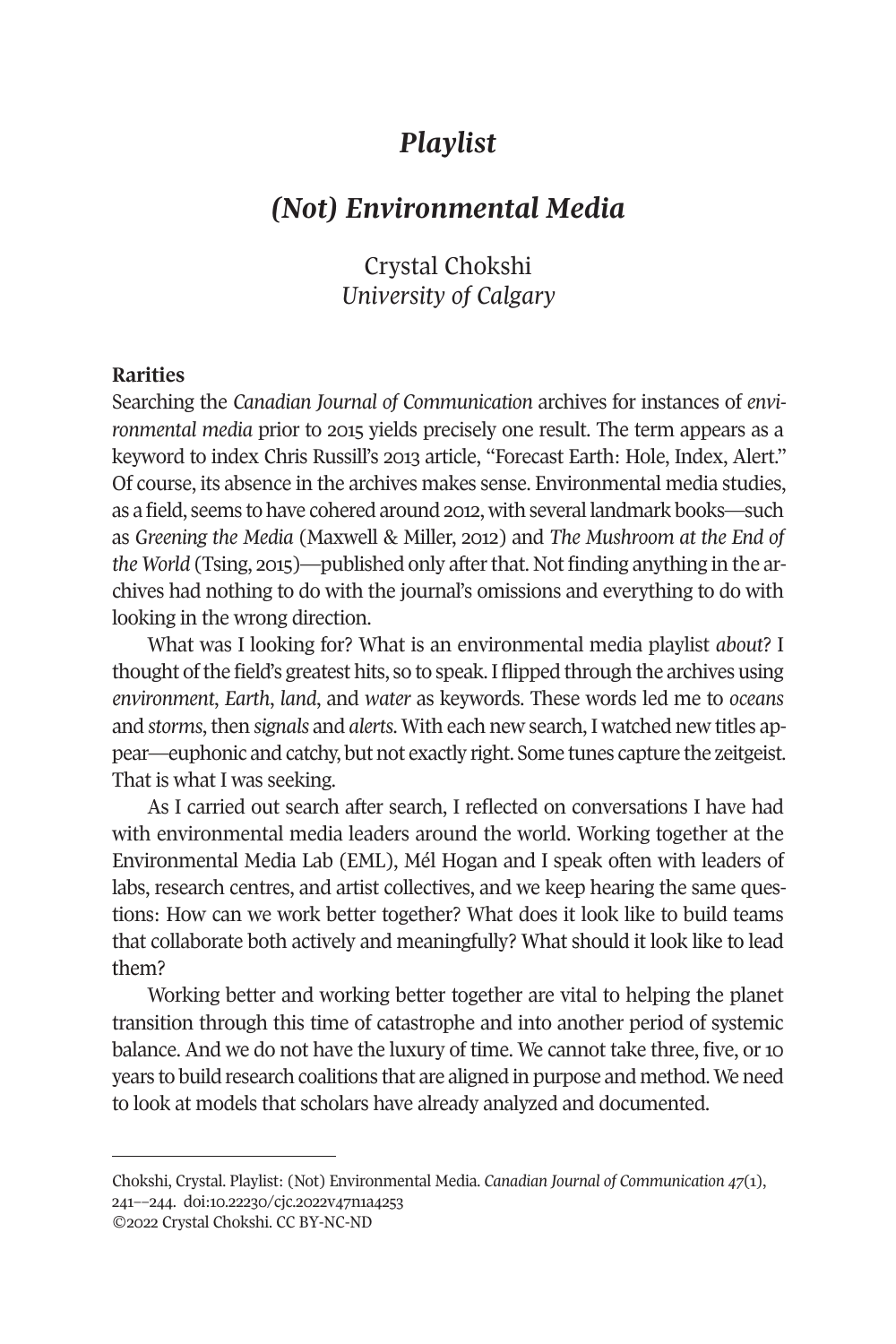242 *Canadian Journal of Communication 47*(1)

# **B-sides**

The playlist I put forw[ar](#page-3-0)d for environmental media is not, then, explicitly about environmental media. It is about ways to do environmental media work. To my mind, this depends just as much on organizational effectiveness as it does on scholarly ability. In fact, it depends urgently on scholars who are willing to think differently: to consider leadership and team building above all else.

Comprising five articles, this collection intersects with the need for interdisciplinary, inter-institutional, and inter-community collaboration that can accelerate efforts to repair damage done during the Anthropocene. Each article in the collection documents, generates, or questions team and leadership models. In surfacing these articles for (re)reading and consideration, my aim is to call attention to our working practices and to interrogate the extent to which they support planetary [wellness](https://doi.org/10.22230/cjc.2008v33n1a1930) and degrowth.<sup>1</sup>

I think of this collection as B-sides. B-sides are the tracks you did not necessarily buy t[he \(environmental media\) alb](https://doi.org/10.22230/cjc.2008v33n1a1930)um for, but they might be the reason you keep it. You might have begun reading this text thinking you would find a brief literature review on the infrastructural turn, data centres, or the materiality of digital media. You might have thought this short work would locate you against a certain past. I hope, instead, that it orients you toward the future.

## **Playlist**

*Article 1* 



Grosjean, Sylvie. (2008). Communication dans un centre de répartition des urgences 911. *Canadian Journal of Communication, 33*(1), 101–120. doi:10.22230/cjc.2008v33n1a1930

As Sylvie Grosjean points out in this article's introduction, a number of ethnog[raphers h](https://doi.org/10.22230/cjc.2006v31n1a1751)ave documented co-operative work in emergency co-ordination centres and high-str[ess environments, such as air](https://doi.org/10.22230/cjc.2006v31n1a1751) traffic control centres. This is Grosjean's objective, too. Here, she describes "les savoir-faire communicationnels" (p. 101) the communication skills and know-how—of emergency dispatchers. This is to say that the article, very literally, documents the practicalities of collaboration when the stakes are high. Looking to Grosjean's work gives us insight into the team- and trust-building systems we can implement—Grosjean observes and discusses language, gestures, tone of voice, and desk set-up, among other subjects while we collectively respond to crises of different scales.

# *Article 2*



Dubinsky, Lon. (2006). In praise of small cities: Cultural life in Kamloops, BC. *Canadian Journal of Communication, 31*(1), 85–106. doi:10.22230/cjc.2006v31n1a1751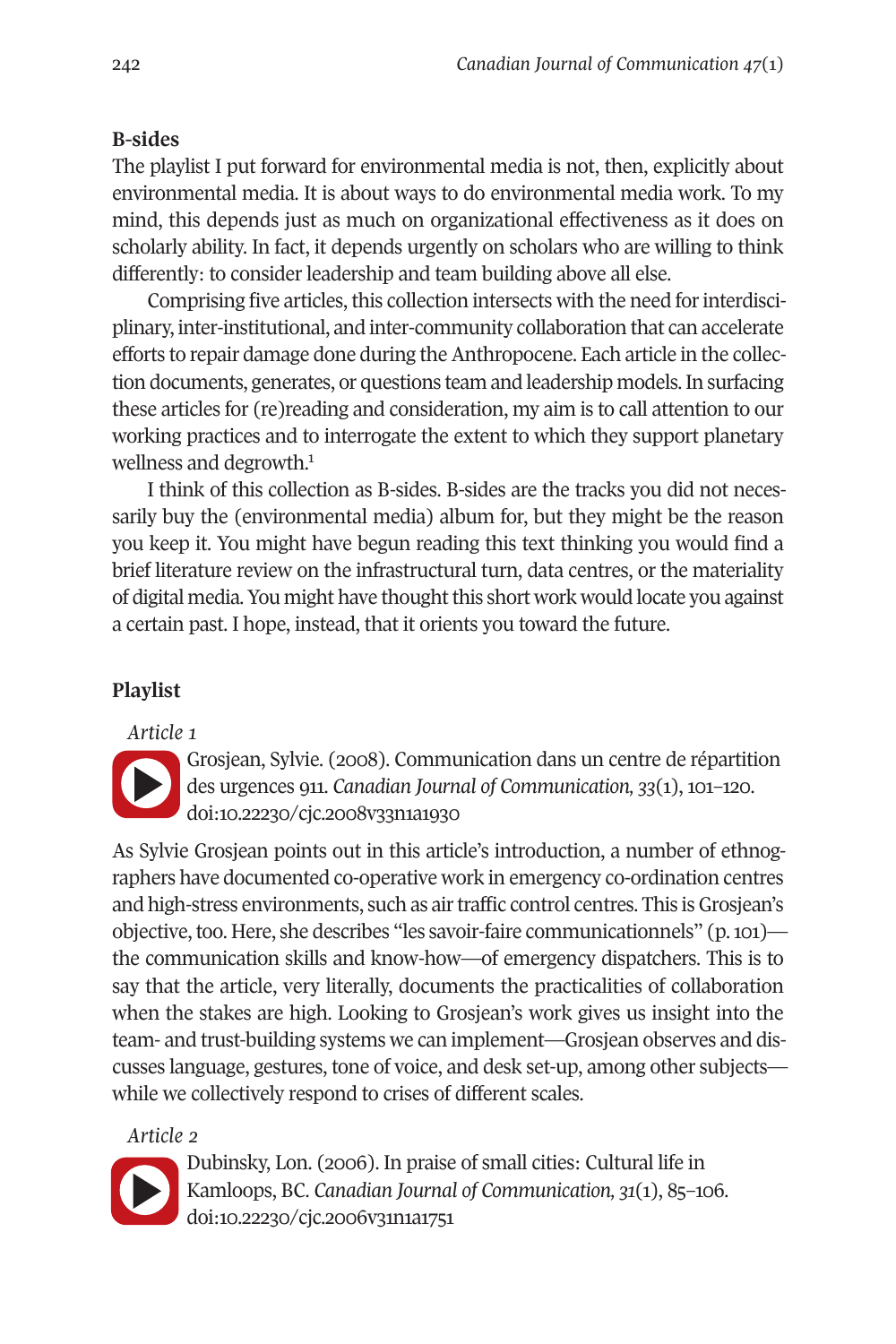### **[Chokshi](https://doi.org/10.22230/cjc.2010v35n2a2315)** *Environmental Media* 243

Do not skip to the e[nd in this one. The recomme](https://doi.org/10.22230/cjc.2010v35n2a2315)ndations that Lon Dubinsky makes in the conclusion are not what is relevant to the topic at hand. Rather, Dubinsky offers several poignant observations throughout the text about what binds people together and fosters a "culture of participation" (p. 86) in a small town. I took the liberty of redefining "small town" as a geographically proximate community invested in similar goals: a localized team. In doing so, I found this article generated thinking about how to create teams people *want* to be on.

# *Article 3*



Klenk, Nicole L., & Hickey, Gordon M. (2010). Communication and management challenges in large, cross-sector research networks: A Canadian case study. *Canadian Journal of Communication, 35*(2), 239–259. doi: 10.22230/cjc.2010v35n2a2315

I want to draw your attention specifically to pages 256–258, wherein Nicole Klenk [and Gord](https://doi.org/10.22230/cjc.2006v31n3a1746)on Hickey emphasize several points that are hard learne[d on the groun](https://doi.org/10.22230/cjc.2006v31n3a1746)d (I learne[d the hard way, du](https://doi.org/10.22230/cjc.2006v31n3a1746)ring a decade-long career in corporate communication). Not least of all, in every team of every size on every project, leaders must clearly communicate roles, responsibilities, goals, and expectations. When team members' perceptions of any of these things differ, the project is at significant risk. In our practice at the EML, we begin every project with this discussion, and we frequently return to it, with goal-oriented questions such as, "What is your understanding today of where we're headed?" and expectation-alignment questions such as, "How can I support you in the next month?"

### *Article 4*



Ashley, Susan L.T. (2006). Heritage institutions, resistance, and praxis. *Canadian Journal of Communication, 31*(3), 639–658. doi: 10.22230/cjc .2006v31n3a1746

Susan Ashley's work discusses the praxis of interpreters, "tour guides, naturalists, educators, visitor services staff, or resource managers" (p. 644), in "heritage institutions such as museums, parks, and historic sites" (p. 642). What stands out is Ashley's meticulous description of interpreters' methods, practice, and language aimed at bringing about social change. Moreover, Ashley emphasizes interpreters' focus on creating experiences for their audiences as opposed to, say, lectures or lessons. This article is especially relevant to leaders and teams whose work is community-facing. Equally important, the article serves as a reminder that looking outside the academy for models of both leadership and scholarship is incredibly useful.